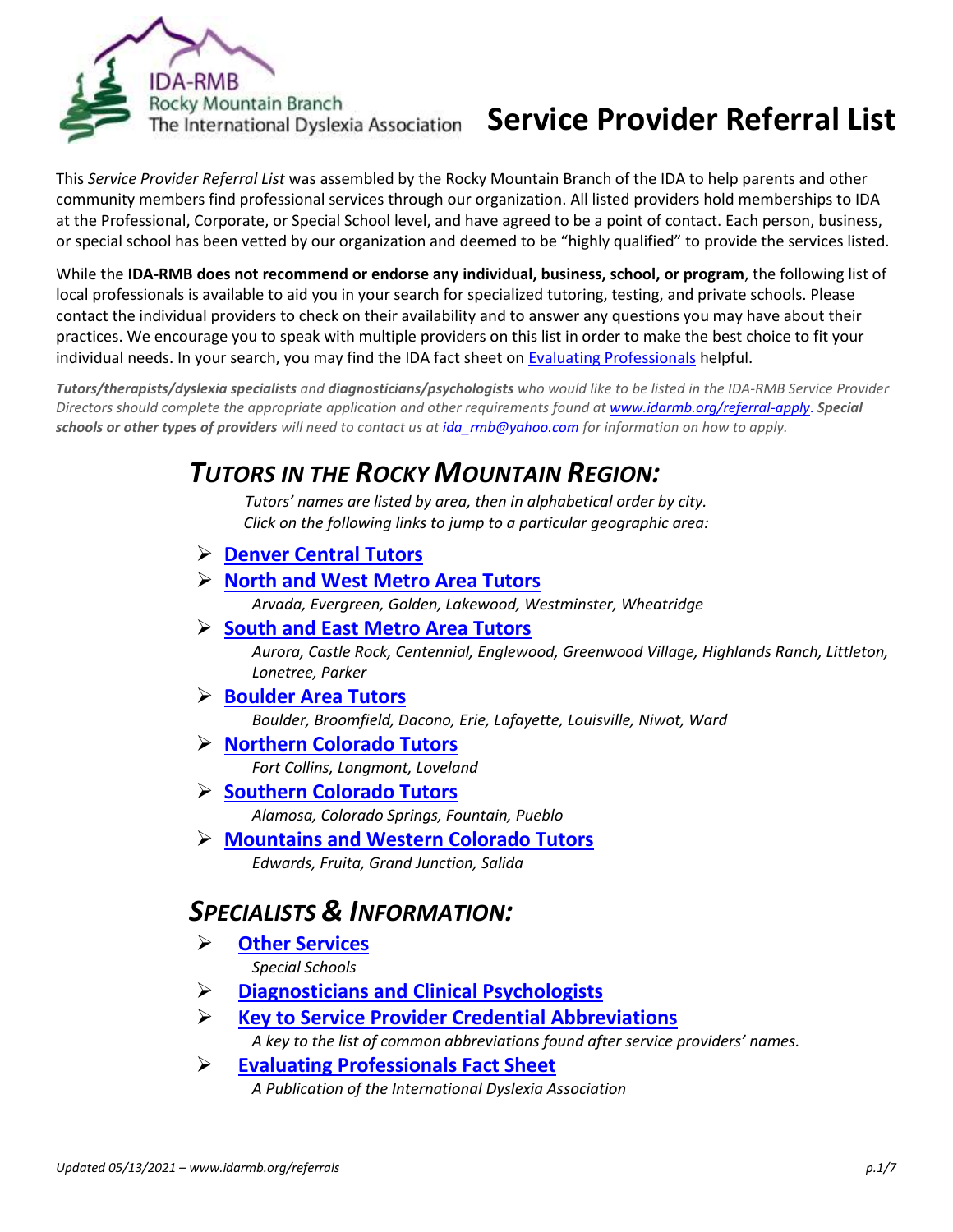#### <span id="page-1-0"></span>**Denver Central Tutors**

| <b>Name and/or Company</b>                                                                            | <b>Services/Grade Levels</b><br><b>Served</b>                                                    | <b>Email/Website</b>                                                       | Phone                    | <b>City</b>      | Will<br><b>Travel</b> | Online/<br><b>Video</b> |
|-------------------------------------------------------------------------------------------------------|--------------------------------------------------------------------------------------------------|----------------------------------------------------------------------------|--------------------------|------------------|-----------------------|-------------------------|
| <b>Holly Haycraft, CALP</b><br>Literacy For All, LLC                                                  | Reading<br>$K-8$                                                                                 | Hollyjh777@gmail.com                                                       | 719-963-6672             | Commerce<br>City |                       |                         |
| <b>Nicolas Clausen</b><br><b>Summit Reading Center</b>                                                | Reading, Written Language,<br>Math<br>Pre-K-Adult                                                | nclausen@summitrc.com<br>www.summitrc.com                                  | 303-499-9729             | Denver           | Yes                   | Yes                     |
| <b>Eileen Conroy, SLP</b>                                                                             | Reading, Written Language,<br>Math, Speech/Language<br>Pre-K-Adult                               | esconroy@comcast.net                                                       | 303-875-5264             | Denver           | Yes                   |                         |
| <b>Ana Dodson</b>                                                                                     | Reading, Written Language<br>$Pre-K-5$                                                           | anad92@gmail.com                                                           | 720-234-1946             | Denver           | Yes                   | Yes                     |
| Elise Edelson Katch, MA,<br><b>LCSW</b>                                                               | Reading, Written Language,<br>Math Counseling/Therapy<br>Pre-K-Adult                             | elise@ekatch.com                                                           | 303-759-8200             | Denver           |                       |                         |
| Ruth Levisohn, CCC-SLP                                                                                | Reading, Written Language,<br>Speech/Language,<br><b>Educational Diagnostician</b><br>$Pre-K-12$ | ruth@denverspeech.com                                                      | 303-756-0280<br>ext. 102 | Denver           |                       |                         |
| Robin Litt, Ph.D. (in<br>Experimental Psychology)<br>Rocky Mountain Literacy<br>and Child Development | Reading, Written Language<br>$Pre-K-12$                                                          | robin@rockymountainliteracy.co<br>mwww.rockymountainliteracy.co<br>m       | 720-260-0666             | Denver           |                       | Yes                     |
| Jay Mayer, M.Ed.,<br>A/AOGPE, CERI-SLDI                                                               | Reading, Written Language<br>$K-5$                                                               | jaymayer64@gmail.com                                                       | 303-916-1465             | Denver           | Yes                   |                         |
| Shari Most, M.Ed.<br>A/AOGPE, CERI-SLDI<br><b>CAGS Reading</b>                                        | Reading, Written Language<br>K-Adult                                                             | sharimost@gmail.com                                                        | 978-852-0634             | Denver           | Yes                   |                         |
| Jennifer Pelcyger, M.Ed.<br><b>Dyslexia Solutions</b>                                                 | Reading, Written Language,<br>Organization/Study Skills<br>K-Adult                               | jen@dyslexiasolutionsofcolorado.com<br>www.dyslexiasolutionsofcolorado.com | 720-291-3763             | Denver           |                       | Yes                     |
| Elenn Steinberg,<br><b>CERI-SLDI</b>                                                                  | Reading, Written Language,<br>Organization/Study Skills<br>$K-12$                                | elenn.steinberg@gmail.com                                                  | 720-937-8242             | Denver           | Yes                   | <b>Yes</b>              |

#### <span id="page-1-1"></span>**North and West Metro Area Tutors** *(Arvada, Evergreen, Golden, Morrison, Lakewood, Westminster, Wheatridge)*

| Name / Company            | <b>Services/Grade Levels</b> | <b>Email/Website</b>      | Phone        | <b>City</b> | <b>Will</b>   | Online/      |
|---------------------------|------------------------------|---------------------------|--------------|-------------|---------------|--------------|
|                           | <b>Served</b>                |                           |              |             | <b>Travel</b> | <b>Video</b> |
| Eileen Conroy, SLP        | Reading, Written Language,   | esconroy@comcast.net      | 303-875-5264 | Arvada      | Yes           |              |
|                           | Math, Speech/Language        |                           |              |             |               |              |
|                           | Pre-K-Adult                  |                           |              |             |               |              |
| Rita Stevenson, M.A. Ed., | Reading, Written Language,   | ritastevenson66@gmail.com | 303-884-2817 | Golden      |               |              |
| <b>CERI-SLDS, C/AOGPE</b> | Math                         |                           |              |             |               |              |
|                           | PreK-Adult                   |                           |              |             |               |              |
| Karen Beach               | Reading, Written Language,   | karenbeach@hotmail.com    | 303-697-5408 | Morrison/   |               |              |
|                           | Math                         |                           |              | Littleton   |               |              |
|                           | K-Adult                      |                           |              |             |               |              |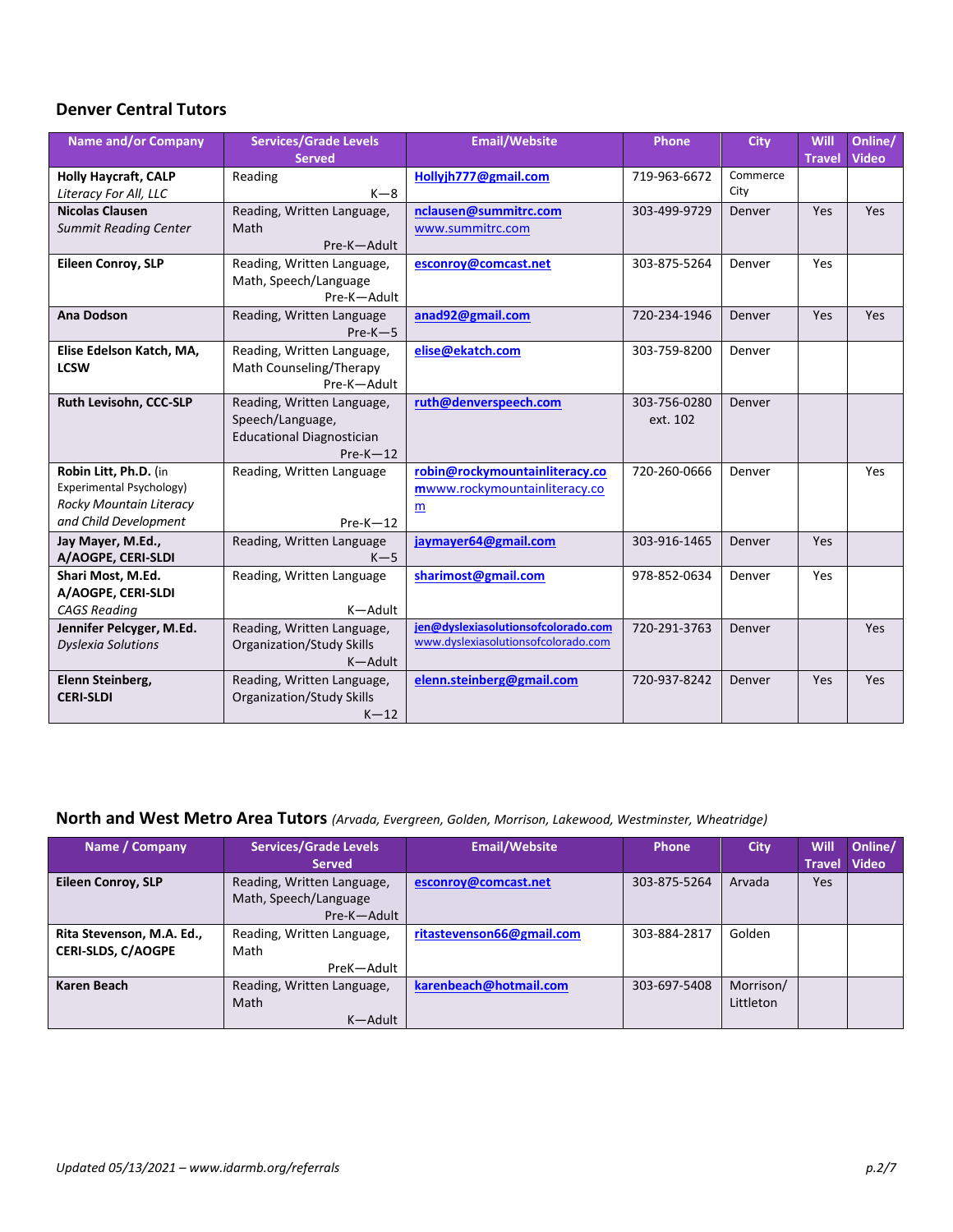## <span id="page-2-0"></span>**South & East Metro Area Tutors** *(Aurora, Castle Rock, Centennial, Englewood, Greenwood Village, HighlandsRanch, Littleton, Lonetree, Parker)*

| Name / Company                                      | <b>Services/Grade Levels</b><br><b>Served</b>                                                   | <b>Email/Website</b>                                                   | Phone                        | <b>City</b>          | Will<br><b>Travel</b> | Online/<br><b>Video</b> |
|-----------------------------------------------------|-------------------------------------------------------------------------------------------------|------------------------------------------------------------------------|------------------------------|----------------------|-----------------------|-------------------------|
| Sally Pistilli,<br>A/AOGPE, CERI-SLDI               | Reading, Written Language,<br>Dyslexia Consultant<br>$K-8$                                      | dyslexiaresourcegroup@comcast.n<br>et<br>www.dyslexiaresourcegroup.com | 303-910-9847<br>303-791-3360 | Castle<br>Rock       |                       | Yes                     |
| Sandra Barter, M.Ed.                                | Reading, Written Language,<br>Math<br>$Pre-K-5$                                                 | sandrabarter@comcast.net                                               | 303-770-8148                 | Centennial           | Yes                   | <b>Yes</b>              |
| Jeanne Rutgers, M.A., CALP                          | Reading, Written Language<br>$K-8$                                                              | jrutgers@303learning.com                                               | 720-272-5893                 | Centennial           |                       |                         |
| Ruth Levisohn, CCC-SLP                              | Reading, Written Language,<br>Speech/Language<br><b>Educational Diagnostician</b><br>$Pre-K-12$ | ruth@denverspeech.com                                                  | 303-756-0280<br>ext 102      | Greenwood<br>Village |                       |                         |
| Lynne B. Pred, Ph.D. (in<br>Speech Pathology & LD)  | Reading, Written Language,<br>Speech/Language,<br>K-Adult                                       | drlynnepred@comcast.net                                                | 303-649-9007                 | Greenwood<br>Village |                       |                         |
| Marjorie Baldwin, M.A.                              | Reading, Written Language,<br>Math, Organization/Study<br><b>Skills</b><br>$K-7$                | margesbaldwin@gmail.com                                                | 303-919-7074                 | Highlands<br>Ranch   |                       |                         |
| Mary Russell, M.A., CALT                            | Reading, Written Language,<br><b>Organization/Study Skills</b><br>K-Adult                       | maryprussell@comcast.net                                               | 303-470-9487<br>303-386-5475 | Highlands<br>Ranch   | Yes                   |                         |
| <b>Carol Stather</b>                                | Reading, Written Language<br>K-Adult                                                            | achievereading@gmail.com                                               | 720-328-9229                 | Highlands<br>Ranch   |                       |                         |
| Carolee Dean, M.S., CCC-<br><b>SLP-CALP</b>         | Reading, Written Language,<br>Speech/Oral Language<br>$K-12$                                    | carolee@wordtravelliteracy.com<br>www.wordtravelliteracy.com           | 505-238-8940                 | Littleton            |                       | Yes                     |
| Mel Manion-Towner, CCC-<br>SLP, M.S. (in Spec. Ed.) | Reading, Written Language,<br>Math, Speech/Language<br>$1st - Age 21$                           | mmaniontowner1@gmail.com<br>www.thinkingtherapyslp.com                 | 303-638-6468                 | Littleton            |                       |                         |
| Cynthia Herzl, SLP                                  | Reading, Written Language,<br>Speech/Language<br>$K-12$                                         | cmewherzl@msn.com                                                      | 720-985-8538                 | Littleton            | Yes                   |                         |
| Danielle Kolojay,<br><b>CERI-SLDI</b>               | Reading, Written Language,<br>Math, Organization/Study<br><b>Skills</b><br>$K-5$                | daniellekolojay@yahoo.com                                              | 617-512-7929                 | Lonetree             | Yes                   |                         |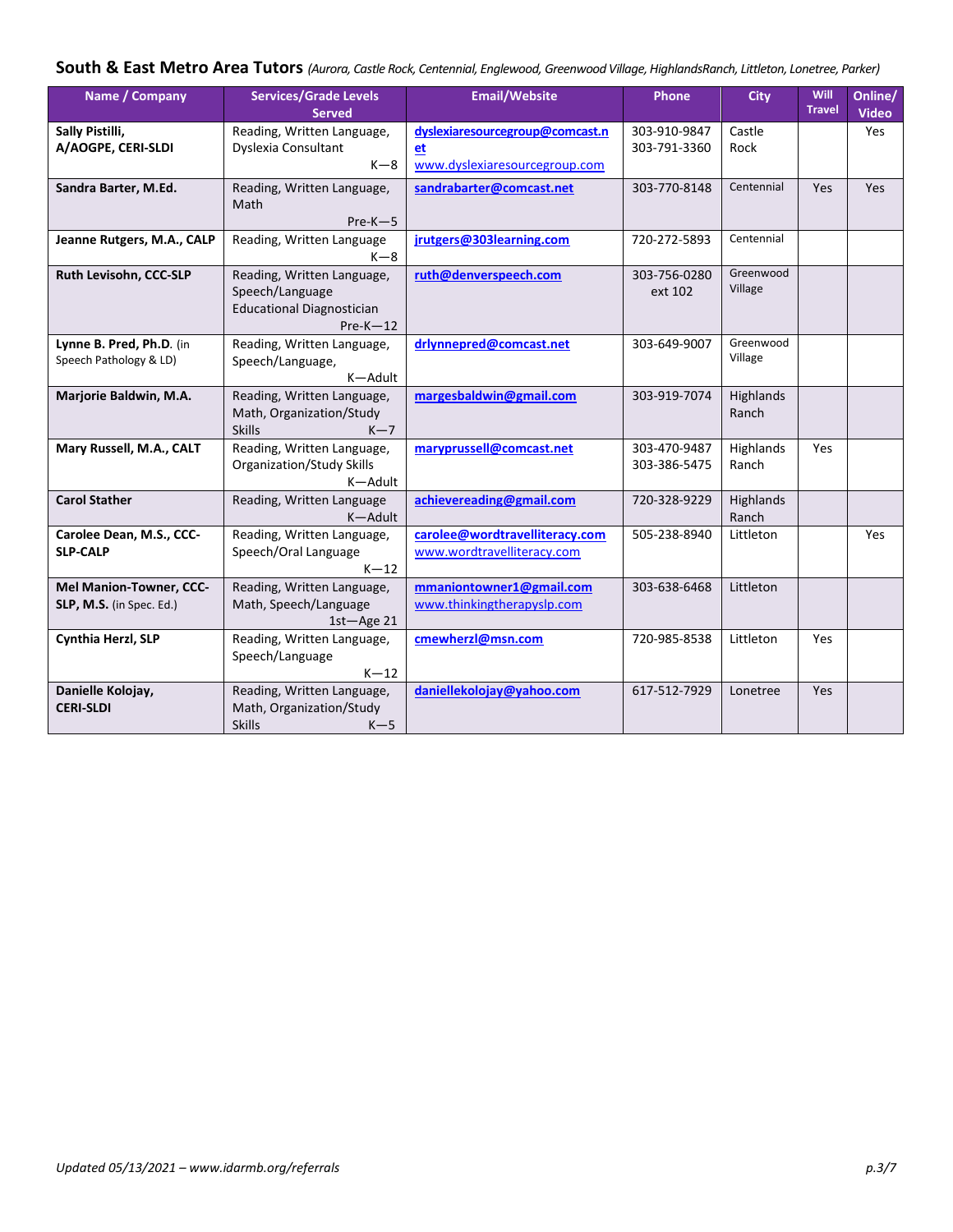#### <span id="page-3-0"></span>**Boulder Area Tutors** *(Boulder, Niwot, Broomfield, Westminster, Lafayette, Louisville, Dacono, Erie, Ward)*

| Name / Company                                                                                        | <b>Services/Grade Levels</b><br><b>Served</b>                           | <b>Email/Website</b>                                                  | Phone        | <b>City</b>           | Will<br><b>Travel</b> | Online/<br><b>Video</b> |
|-------------------------------------------------------------------------------------------------------|-------------------------------------------------------------------------|-----------------------------------------------------------------------|--------------|-----------------------|-----------------------|-------------------------|
| Catherine R. Brown, M.Ed.                                                                             | Reading, Written Language,<br><b>Organization/Study Skills</b><br>$K-8$ | crbrown1061@gmail.com                                                 | 303-746-2507 | <b>Boulder</b>        |                       | <b>Yes</b>              |
| Mary Alice Ward, CALP<br><b>Boulder Dyslexia Therapy</b>                                              | Reading, Written Language<br>$K-12$                                     | mimi.ward1@gmail.com<br>www.boulderdyslexia.com                       | 303-819-2814 | Boulder               |                       | Yes                     |
| Diane Talbot, M.A.,<br>A/ AOGPE, CERI-SLDI,<br>Spiral Skills Tutoring and<br><b>Academic Coaching</b> | Reading, Written Language,<br>Math, Assistive Technology<br>K-Adult     | diane@spiralskillstutoring.com<br>www.spiralskillstutoring.com        | 720-308-5040 | <b>Boulder</b>        |                       | Yes                     |
| Larisa Wilder, CCC-SLP<br>Wilder Language &<br>Learning                                               | Reading, Written Language,<br>Speech/Language<br>K-Adult                | la@wilderlanguageandlearning.comw<br>ww.wilderlanguageandlearning.com | 720-536-8948 | Boulder               |                       |                         |
| Catherine H. Deml, M.Ed.                                                                              | Reading, Written Language<br>$K-12$                                     | catherinedeml@gmail.com<br>www.rockymountainreading.com               | 303-579-6682 | <b>Broomfiel</b><br>d |                       | Yes                     |
| Margie Thompson, M.A.<br><b>CCC-SLP</b>                                                               | Reading, Speech/Language<br>$K-5$                                       | thompsoje@gmail.com                                                   | 303-665-5924 | Lafayette             |                       |                         |
| Annette Pawlas, M.A., CCC-<br><b>SLP</b>                                                              | Reading, Written Language,<br>Speech/Language<br>$K-12$                 | bb46@comcast.net                                                      | 303-981-2775 | Louisville            | <b>Yes</b>            |                         |
| Allyson Stone, M.A.                                                                                   | Reading, Written Language,<br>Math, 2E<br>Pre-K-Adult                   | www.allysonstone.com                                                  | 303-885-1172 | Louisville            |                       | Yes                     |
| Darcy Mordhorst, M.Ed.                                                                                | Reading, Written Language<br>$K-5$                                      | darcymordhorst@gmail.com                                              | 303-859-4509 | Niwot                 |                       |                         |

## <span id="page-3-1"></span>**Northern Colorado Tutors** *(Fort Collins, Greeley Area, Longmont, Loveland)*

| Name / Company                                              | <b>Services/Grade Levels</b><br><b>Served</b>                                     | <b>Email/Website</b>         | <b>Phone</b> | <b>City</b>            | Will<br><b>Travel</b> | Online/<br><b>Video</b> |
|-------------------------------------------------------------|-----------------------------------------------------------------------------------|------------------------------|--------------|------------------------|-----------------------|-------------------------|
| Mary Little, M.A.T., CALP                                   | Reading, Written Language<br>$K-12$                                               | strctrdreading@gmail.com     | 970-530-1946 | Fort<br><b>Collins</b> |                       |                         |
| Ann Webb, F/AOGPE                                           | Reading, Written Language,<br>Math<br>$K-12$                                      | hikerannie@hotmail.com       | 970-946-9259 | Ft. Collins            |                       |                         |
| <b>Julia Bottom</b>                                         | Reading, Written Language,<br>Organization/Study Skills<br>$K-12$                 | j.bottom1@yahoo.com          | 303-651-1372 | Longmont<br>/Berthoud  |                       |                         |
| Jenny Heidel, A/AOGPE                                       | Reading, Written Language<br>$K-8$                                                | heideljennifer78@gmail.com   | 303-5962240  | Longmont               | Yes                   |                         |
| Cynthia Jacobsen, Ph.D. (in<br>SLP), WRS-Level-II certified | Reading, Written Language,<br>Speech/Language<br>K-Adult                          | drcynthia.jacobsen@gmail.com | 913-426-8969 | Longmont               |                       | Yes                     |
| Lynn M. Doughman, M.S.<br>Ed.                               | Reading, Written Language<br>$K-2$<br><b>Educational Diagnostician</b><br>K-Adult | doughman@lpbroadband.net     | 970-622-8096 | Loveland               |                       |                         |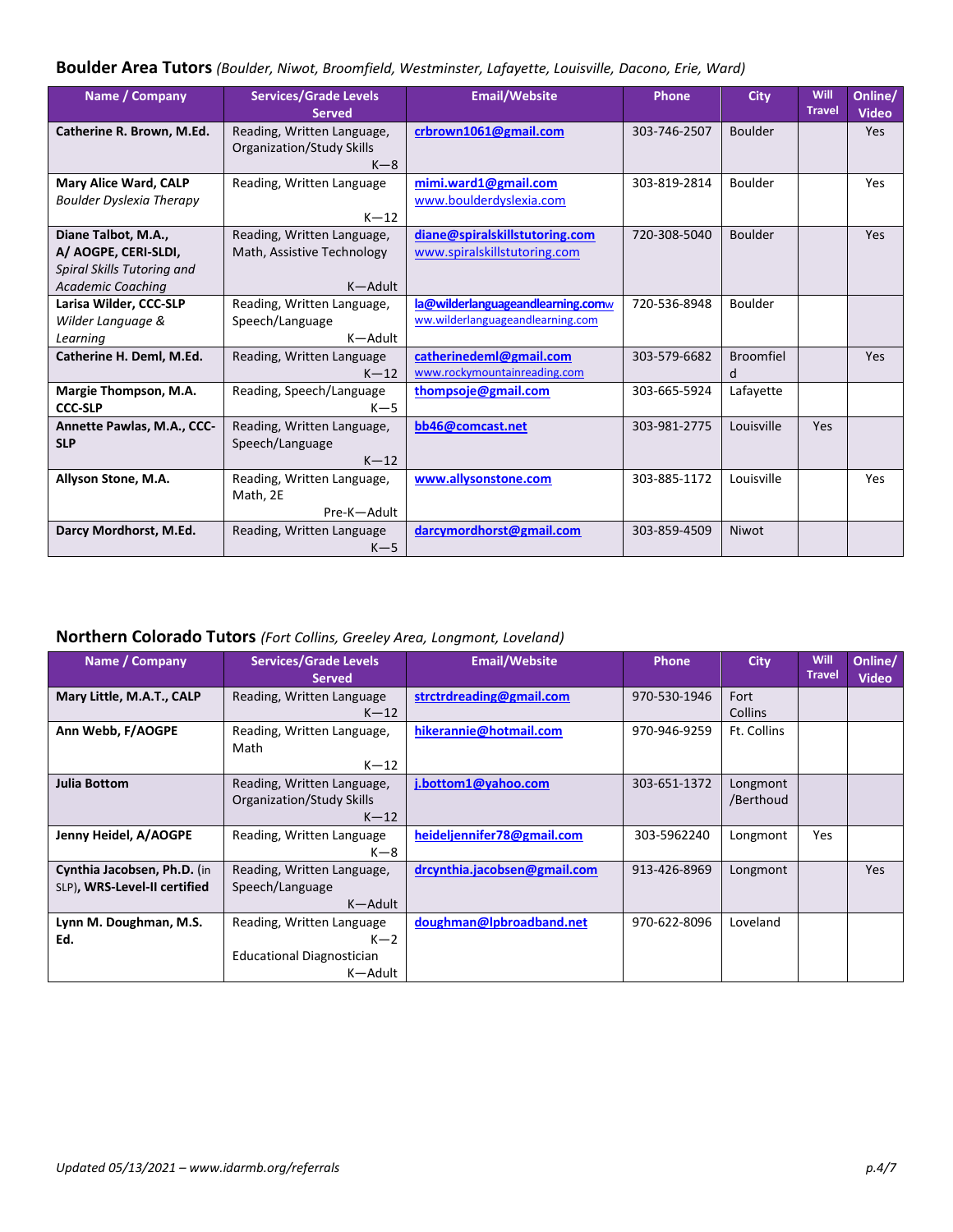#### <span id="page-4-0"></span>**Southern Colorado Tutors** *(Alamosa, Colorado Springs, Fountain, Pueblo)*

| Name / Company                                                                                                 | <b>Services/Grade Levels</b><br><b>Served</b>                                           | <b>Email/Website</b>     | <b>Phone</b> | <b>City</b>                     | <b>Will</b><br><b>Travel</b> | Online/<br><b>Video</b> |
|----------------------------------------------------------------------------------------------------------------|-----------------------------------------------------------------------------------------|--------------------------|--------------|---------------------------------|------------------------------|-------------------------|
| Eva Plante, CALT, CERI-<br><b>SLDS, Masters (in Science Ed.)</b><br>Ascent Tutoring &<br>Literacy Intervention | Reading, Written Language,<br>Math, Science<br>K-Adult                                  | ascenttutor@gmail.com    | 719-651-9323 | <sub>CO</sub><br>Springs        |                              |                         |
| Pat Sekel, Ph.D., CALT,<br><b>CERI-SLDS</b>                                                                    | Reading, Written Language,<br>Organization/Study Skills,<br>SAT/ACT/GED Prep.<br>$K-12$ | psekel@yahoo.com         | 386-500-1068 | <sub>co</sub><br><b>Springs</b> |                              | Yes                     |
| Peggy Johnson, M.Ed.                                                                                           | Reading<br>$Pre-K-5$                                                                    | plynne.johnson@gmail.com | 719-219-8235 | Fountain                        |                              |                         |

## <span id="page-4-1"></span>**Mountains and Western Colorado Tutors***(Avon, Edwards, Fruita, Grand Junction, Salida, Steamboat Springs)*

| Name / Company                                               | <b>Services/Grade Levels</b><br><b>Served</b>                                      | <b>Email/Website</b>                                 | <b>Phone</b> | <b>City</b>                    | <b>Will</b><br><b>Travel</b> | Online/<br><b>Video</b> |
|--------------------------------------------------------------|------------------------------------------------------------------------------------|------------------------------------------------------|--------------|--------------------------------|------------------------------|-------------------------|
| Lori Woodring<br>Anderson, M.Ed., CALT                       | Reading, Written Language<br>K-Adult                                               | loriwoodring@hotmail.com                             | 215-499-6669 | Carbondale<br>Basalt,<br>Aspen | Yes                          |                         |
| Lindsay Lesch, CERI-<br><b>SLDI</b><br>Academic Ascents, LLC | Reading, Written Language,<br>Math, Organization/Study Skills<br>$K-12$            | academicascents@gmail.com<br>www.academicascents.com | 207-735-4204 | Frisco                         | Yes                          |                         |
| <b>Prudence (Pooh)</b><br><b>Bishop</b>                      | Reading, Written Language,<br>SAT/ACT Prep.<br>Organization/Study Skills<br>$K-12$ | bishoppw@earthlink.net                               | 970-406-8218 | Silverthorne<br>Frisco         |                              |                         |

### <span id="page-4-2"></span>**Special Schools**

| Name / Company                 | <b>Description</b>                             | <b>Email/Website</b>           | <b>Phone</b> | <b>City</b> |
|--------------------------------|------------------------------------------------|--------------------------------|--------------|-------------|
| <b>Hillside School</b>         | Half-Day Private School for students with      | kathy@hillsidelearning.org     | 303-494-1468 | Boulder     |
| Grades 1-9                     | learning differences                           | www.hillsidelearning.org       |              |             |
| <b>Denver Academy</b>          | Full-Day Private School for children with      | info@denveracademy.org         | 303-777-5870 | Denver      |
| $K-8$                          | learning differences. Tutoring also available  | www.denveracademy.org          |              |             |
|                                |                                                |                                |              |             |
| <b>Vertical Skills Academy</b> | Full-Day Private School for children with      | info@verticalskillsacademy.org | 303-562-1900 | Evergreen   |
| K-8                            | diagnosed language-based learning disabilities | www.verticalskillsacademy.org  |              |             |
| <b>Havern School</b>           | Full-Day Private School for children with      | info@havernschool.org          | 303-986-4587 | Littleton   |
| $K-8$                          | dyslexia, dysgraphia, dyscalculia, and         | www.havernschool.org           |              |             |
|                                | speech/language impairments. Psychological     |                                |              |             |
|                                | assessments and OT available                   |                                |              |             |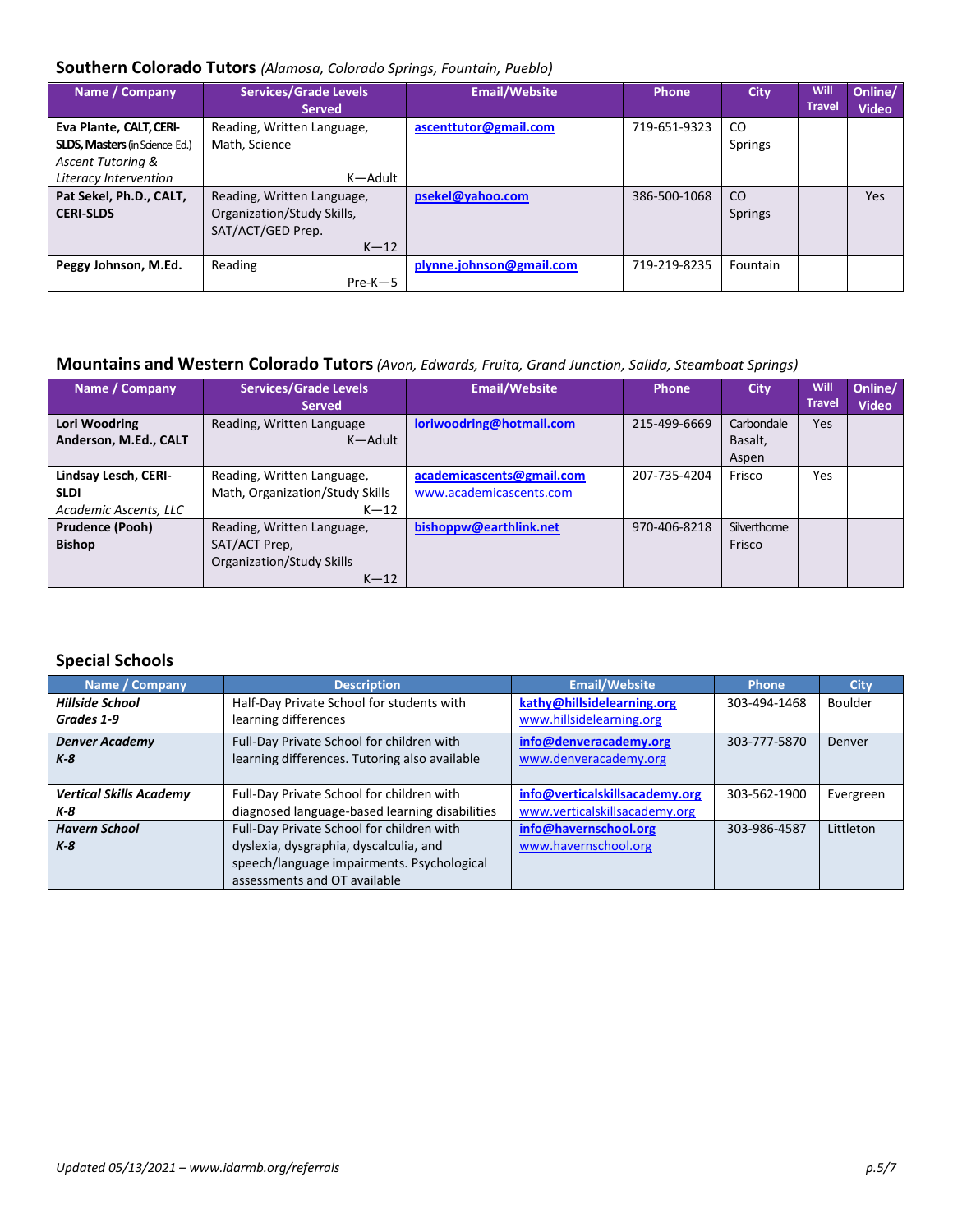# <span id="page-5-0"></span>**Diagnosticians and Clinical Psychologists**

| Name / Company                         | <b>Service</b>                                              | <b>Email/Website</b>             | <b>Phone</b>            | <b>City</b>          |
|----------------------------------------|-------------------------------------------------------------|----------------------------------|-------------------------|----------------------|
| Ellen Rigg, M.A., CCC-SLP              | <b>Educational Diagnostician, Assistive</b>                 | ellen@languageliteracyllc.com    | 832-236-7509            | Aurora               |
|                                        | Speech/Language Pathologist<br>K-Adult                      |                                  |                         |                      |
| Georginia Weygand, Ed.S                | Educational Diagnostician,                                  | gbweygand@gbweducational.com     | 303-357-0386            | Aurora               |
| (in School Psychology), BCCS,          | Counseling/Psychotherapy                                    | www.gbweducational.com           |                         | (will travel)        |
| <b>GBW Educational Services,</b>       |                                                             |                                  |                         |                      |
| LLC.                                   | Pre-K-Adult                                                 |                                  |                         |                      |
| Nomita Chhabildas, Ph.D.               | <b>Clinical Psychologist</b>                                | nomitac@comcast.net              | 303-735-5570            | Boulder              |
|                                        |                                                             |                                  |                         |                      |
|                                        | $K-12$                                                      |                                  |                         |                      |
| Cynthia Johnson, Ph.D.,<br><b>NCSP</b> | <b>Clinical Psychologist</b><br>Pre-K-Adult                 | cjohnson@stepstoneassessment.com | 720-617-9800            | <b>Boulder</b>       |
|                                        |                                                             |                                  |                         |                      |
| <b>Lisa Ankeny</b>                     | <b>Educational Diagnostician</b>                            | lankeny@gmail.com                | 858-692-0035            | Denver               |
|                                        | $K-12$                                                      |                                  |                         |                      |
| Patty Meek, Ph.D. (in                  | <b>Educational Diagnostician</b>                            | igtestingdenver@gmail.com        | 720-237-9059            | <b>Denver</b>        |
| <b>School Psychology)</b>              | K-Adult                                                     | www.iqtestingdenver.com          | 720-244-4292            |                      |
| Mary Beth O'Hagan, Ph.D.               | <b>Clinical Psychologist</b>                                | marybethohagan@gmail.com         | 303-918-9934            | Denver               |
|                                        | $K-12$                                                      | www.drmarybethohagan.com         |                         |                      |
| Nancy Winfrey, Ph.D.                   | <b>Clinical Psychologist</b>                                | nancy@nancywinfrey.com           | 303-477-8181            | <b>Denver</b>        |
|                                        | Pre K-Adult                                                 |                                  |                         |                      |
| Wolff Child Psych.                     | 7 Clinical Psychologists offering                           | brian@wolffchildpsychology.com   | 303-500-3407            | Denver               |
| Brian Wolff, Ph.D.,                    | Diagnostic Evaluations, Therapy &                           | www.wolffchildpsychology.com     |                         |                      |
| Owner/Director, +7                     | <b>Consultation Services</b>                                |                                  |                         |                      |
|                                        | K-Adult                                                     |                                  |                         |                      |
| Ruth Levisohn, CCC-SLP                 | Educational Diagnostician,<br>Reading and Written Language, | ruth@denverspeech.com            | 303-756-0280<br>ext 102 | Greenwood<br>Village |
|                                        | Speech/Language                                             |                                  |                         |                      |
|                                        | $Pre-K-12$                                                  |                                  |                         |                      |
| Lesley Pech, M.A., CCC-SLP             | <b>Educational Diagnostician</b>                            | info@wordsworthslp.com           | 303-800-0250            | Greenwood            |
| <b>WordsWorth SLP</b>                  | K-Adult                                                     |                                  |                         | Village              |
| Todd C. Ognibene, Ph.D.                | <b>Clinical Psychologist</b>                                | tco.phd@gmail.com                | 303-550-7832            | Littleton            |
|                                        | K-Age 24                                                    | http:tco-phd.com                 |                         |                      |
| Lynn M. Doughman, M.S.                 | <b>Educational Diagnostician</b>                            | doughman@lpbroadband.net         | 970-622-8096            | Loveland             |
| Ed.                                    | K-Adult                                                     |                                  |                         |                      |
|                                        | Reading, Written Language                                   |                                  |                         |                      |
|                                        | $K-2$                                                       |                                  |                         |                      |